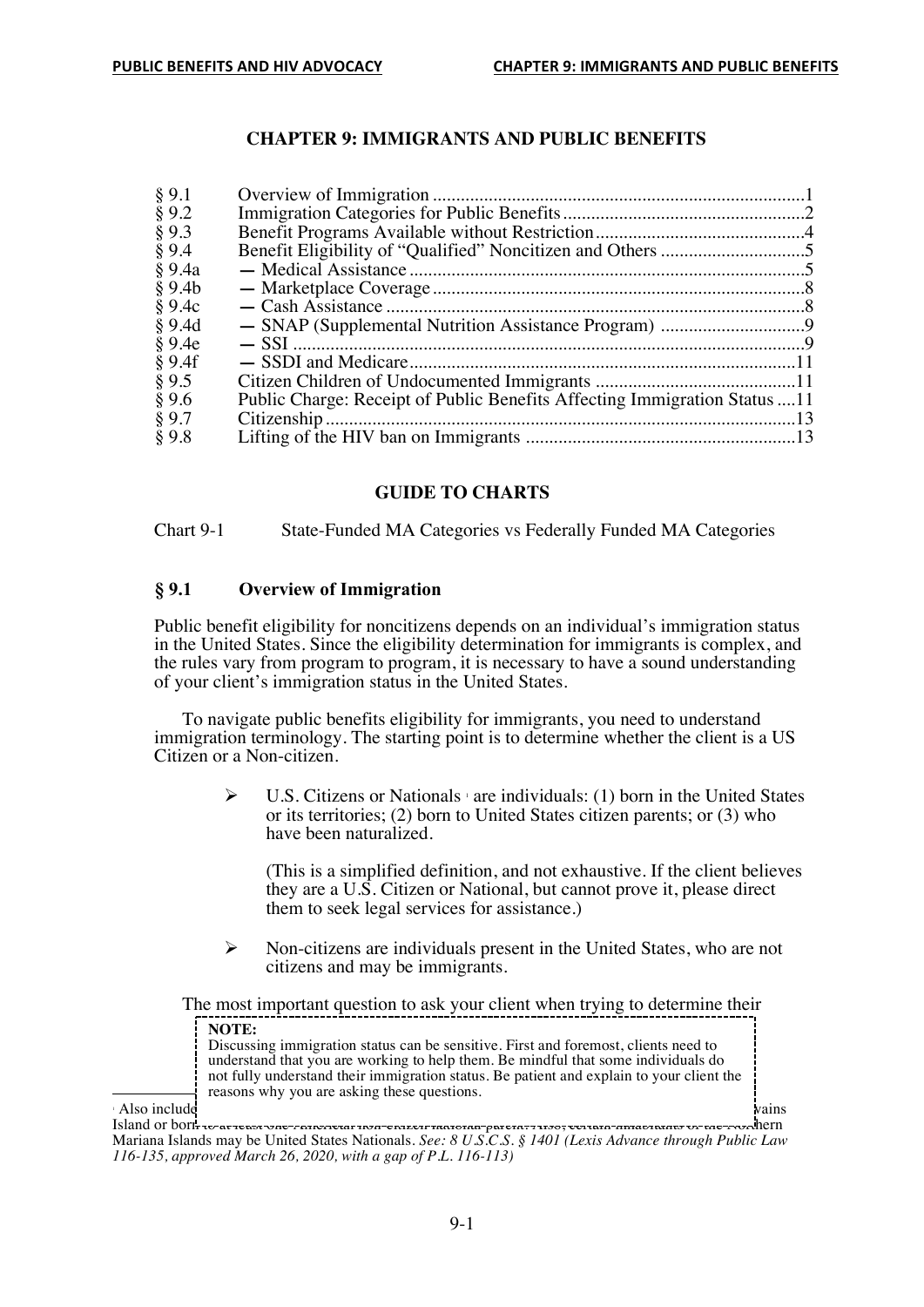citizenship is to ask where they were born.

If your client is not a U.S. Citizen, ask when the client came to the U.S. and with what status. If your client is not certain of their current immigration status, please direct them to seek legal advice.

**TIP:** For people living with HIV in Pennsylvania and South Jersey, the AIDS Law Project of Pennsylvania will evaluate their immigration case. Please direct your clients to call our office to complete an intake.

#### **§ 9.2 Immigration Categories for Public Benefits**

For purposes of public benefits eligibility, noncitizens will be categorized as follows:

- $\triangleright$  Qualified Immigrant
- $\blacktriangleright$  Lawfully Present
- Ø Persons Residing Under the Color of Law (PRUCOL)
- $\triangleright$  Everyone Else

**"Qualified Immigrants"** include:

- Ø Legal Permanent Residents (Green Card" holders)
- $\triangleright$  Refugees (persons granted refugee status while in their country and traveled to the  $U.S.\overline{)}$
- $\triangleright$  Asylees (persons who filed for asylum after they entered the U.S.)
- Ø Cuban/Haitian Entrants (entered in the 1980s.)
- Ø Battered immigrant spouse, child, or parent of a battered child, or an immigrant child of a battered parent, and who has petitioned for immigration status under the Violence Against Women Act (VAWA)
- $\triangleright$  Victims of human trafficking ("T" visa holders)
- $\triangleright$  Persons whose deportation is being withheld
- $\triangleright$  Persons paroled into the United States for at least 12 months
- $\triangleright$  Persons granted conditional entry into the United States
- $\triangleright$  Amerasian Immigrants (immigrant status granted to children in Vietnam born of U.S. fathers)
- $\triangleright$  Iraqi and Afghan Special Immigrants

**"Lawfully Present"** includes: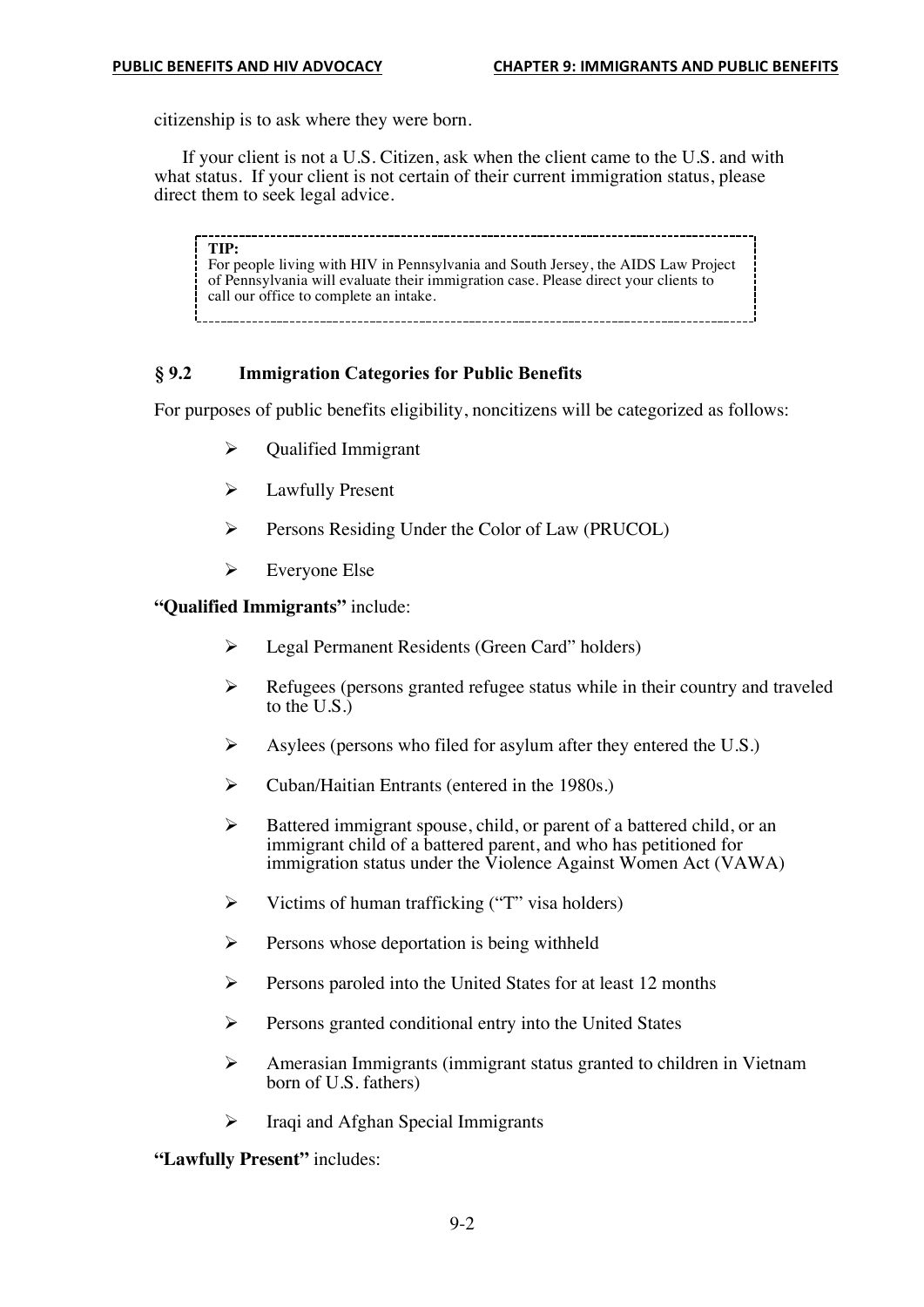- Ø People granted Temporary Protected Status (TPS)
- Ø People granted Deferred Enforced Departure
- $\triangleright$  People paroled into the U.S. for less than one year
- $\triangleright$  Non-immigrants who have not violated the terms of their status (people with current visas, including U-Visas)
- Ø People with deferred action EXCEPT those granted deferred action through Deferred Action for Childhood Arrivals (DACA)
- $\triangleright$  People whose visa petitions have been approved and who have a pending application for adjustment of status
- $\triangleright$  Children under age 14 with applications for asylum or withholding of removal that have been pending at least 180 days
- $\triangleright$  Children with pending applications for Special Immigrant Juvenile status
- $\triangleright$  Family Unity beneficiaries.
- $\triangleright$  Individuals with Employment Authorization, who have an:
- o order of supervision;
- o application pending for asylum, withholding of removal, TPS, suspension of deportation, cancellation of removal, registry, or legalization (legalization under the IRCA of 1986 or the LIFE Act of 2000).

**"PRUCOL" (Permanently Residing Under the Color of Law)** are individuals residing in the U.S. with permission from the United States Citizenship and Immigration Services (USCIS) to stay indefinitely and include a broad range of categories. This is not a specific immigration status and only used for public benefit eligibility purposes.

Examples of "PRUCOL" categories include:

- $\triangleright$  People on whose behalf an immediate relative petition has been approved
- $\triangleright$  People who have filed applications for adjustment of status that USCIS has accepted as "properly filed"
- $\triangleright$  People granted deferred action
- Ø People granted extended voluntary departure or Deferred Enforced Departure
- $\triangleright$  People paroled into the U.S
- $\triangleright$  People granted a stay of deportation, suspension of deportation, or voluntary departure
- $\triangleright$  People residing in the U.S. under orders of supervision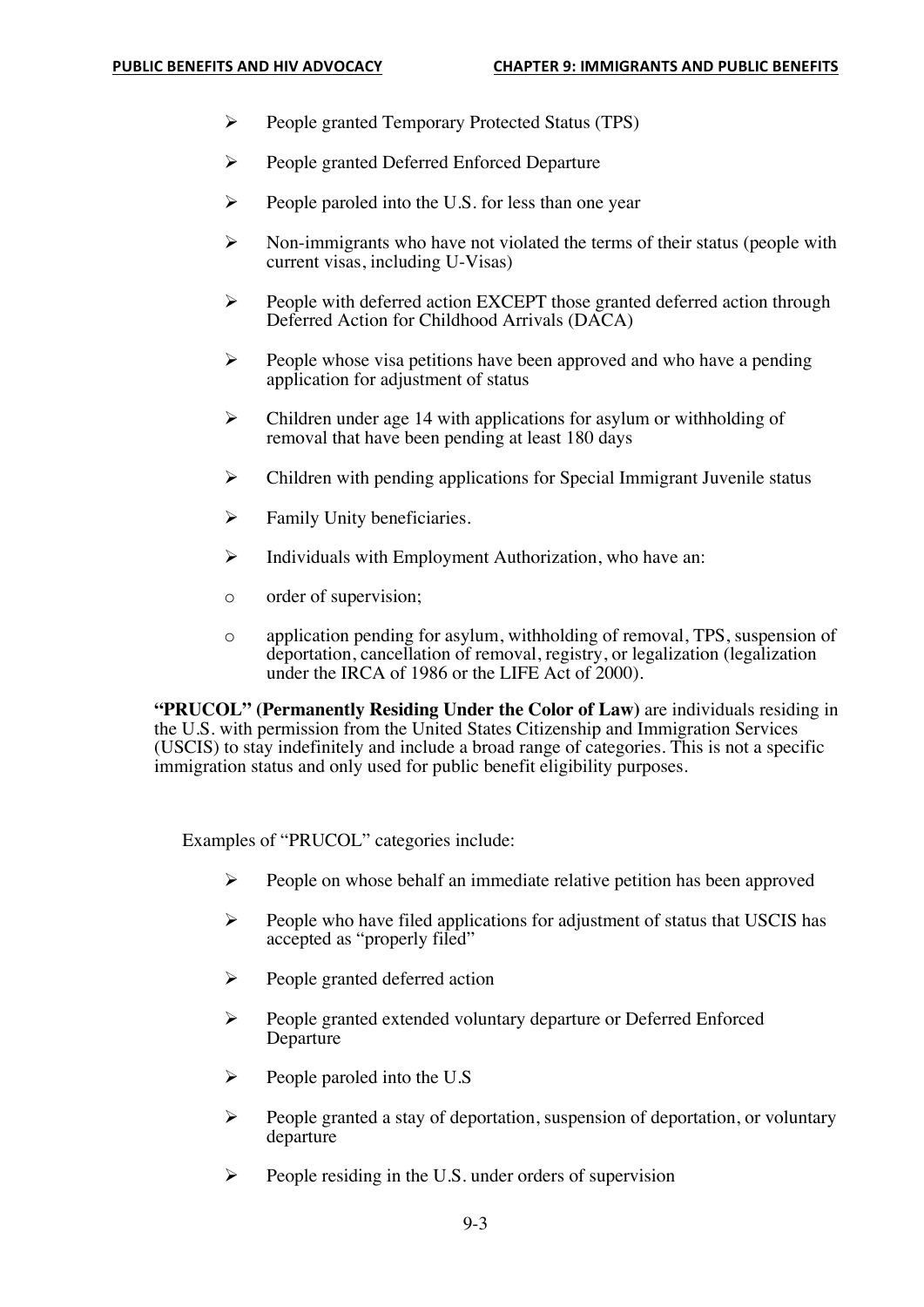- $\triangleright$  People who have been continuously residing in the U.S. since before January 1, 1972
- $\triangleright$  Permanent non-immigrants as established by the Compact of Free Association Act of 1985
- $\triangleright$  Other individuals living in the United States with the knowledge and permission of federal immigration officials and whose departure federal immigration officials do not contemplate enforcing

#### **NOTE:**

The Lawfully Present and PRUCOL categories look similar, but there are distinctions for public benefits purposes. PRUCOLs are living in the U.S. with the permission of the government and the USCIS is not contemplating enforcing their departure. Lawfully present persons, while in the U.S. lawfully (on a visa on the USCIS knows of their presence) may not be allowed to remain in the US permanently. They are persons allowed to enter the United States temporarily for a specific purpose and for a specific period of time.

**Everyone else (for public benefits purposes)** include individuals who are:

- $\triangleright$  Undocumented
- $\triangleright$  Tourists or Visitors
- $\triangleright$  Foreign Students
- Granted work visas
- $\triangleright$  Temporary workers, including agricultural contract workers
- $\triangleright$  Performers, artists, entertainers, members of the foreign press; and their families

#### **§ 9.3 Benefit Programs Available without Restriction**

A limited number of benefit programs are available, regardless of immigration status.

#### **Medical Services:**

- $\triangleright$  Emergency Medical Assistance for treatment of emergency medical conditions, including labor and delivery (Chapter 5)
- $\triangleright$  Medical care at community health centers

## **Income-based Nutrition Programs:**

- $\triangleright$  Public school lunch and breakfast programs
- <sup>Ø</sup> WIC, a program providing food and nutrition to pregnant women, breastfeeding women, infants, and children under five (See Chapter 7).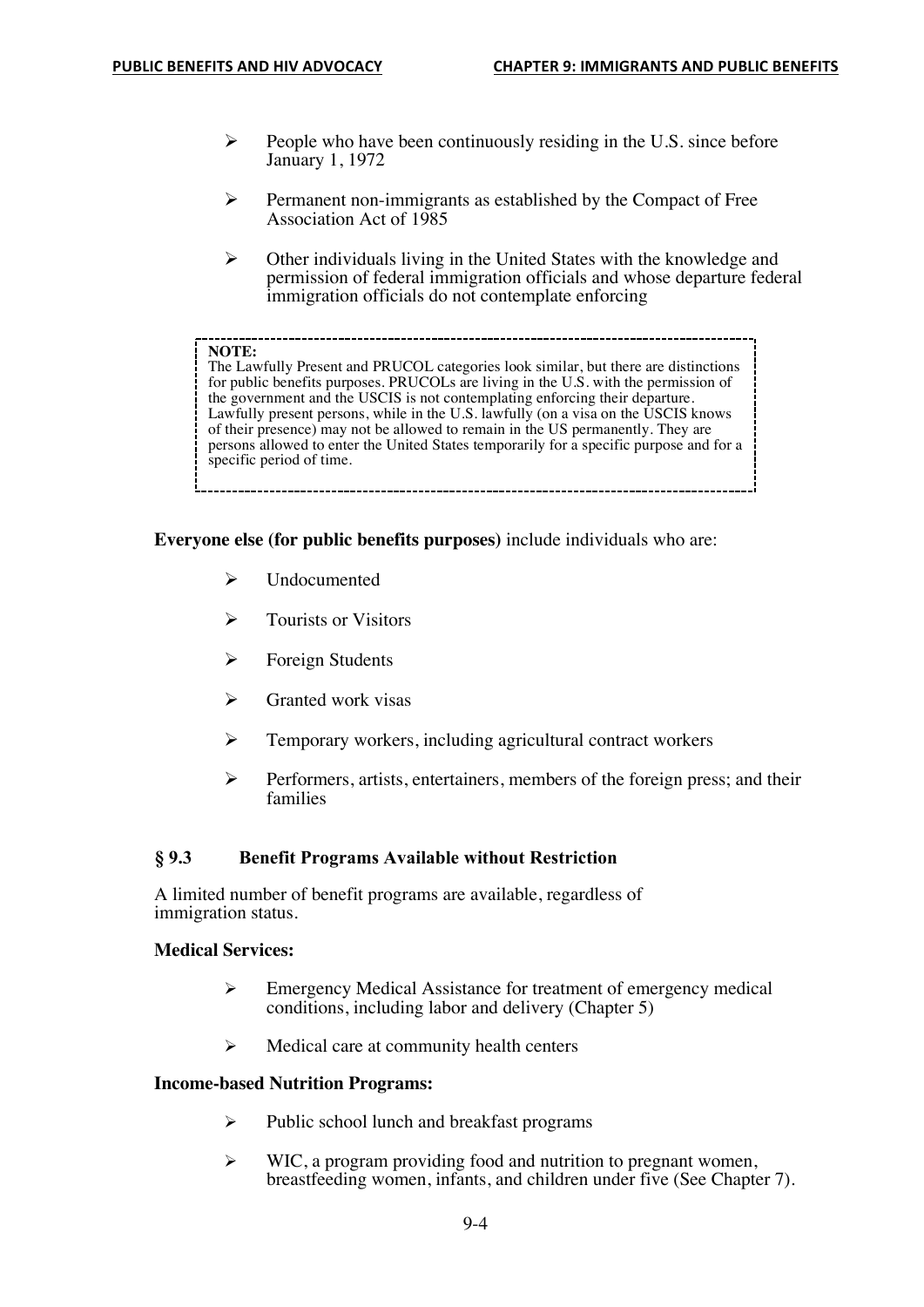Services delivered by community-based organizations and educational institutions that provide non-cash benefits:

- $\triangleright$  Public education from kindergarten through high school
- $\triangleright$  Crisis counselling and intervention
- $\triangleright$  Child and adult protective services
- $\triangleright$  Violence and abuse prevention programs
- Domestic violence and other crime victim services
- $\triangleright$  Short-term shelter or housing assistance for homeless persons, or runaway, abused or abandoned children
- $\triangleright$  Soup kitchens and community food banks
- $\triangleright$  Emergency disaster relief
- $\triangleright$  Disability or substance abuse services necessary to protect life or safety

## **§ 9.4 Benefit Eligibility of "Qualified" Noncitizen and Others**

Qualified noncitizens are eligible for the benefits detailed below. Please refer any client who is eligible for these benefits, but denied because of their immigration status, to the AIDS Law Project.

## **§ 9.4a — Medical Assistance**

The following individuals are eligible for full Medical Assistance if they meet all other eligibility criteria:

- $\triangleright$  U.S. Citizens and U.S. Nationals
- Ø Qualified immigrants referred to in § 9.2 *unless* subject to the fiveyear bar
- $\triangleright$  PRUCOLs (see § 9.2)

The following Qualified immigrants are not subject to the five-year bar (see below for a discussion on the five-year bar):

- $\triangleright$  Children under age 21
- $\triangleright$  Pregnant women (through 60 days, beginning with the last day of pregnancy)
- $\triangleright$  Refugees and Asylees
- $\triangleright$  Legal Permanent Residents (LPRs) who first entered the country under an exempt category and later converted to LPR status
- $\triangleright$  Persons who entered the U.S. before August 22, 1996, and have been continuously present in the U.S. since that day and are currently qualified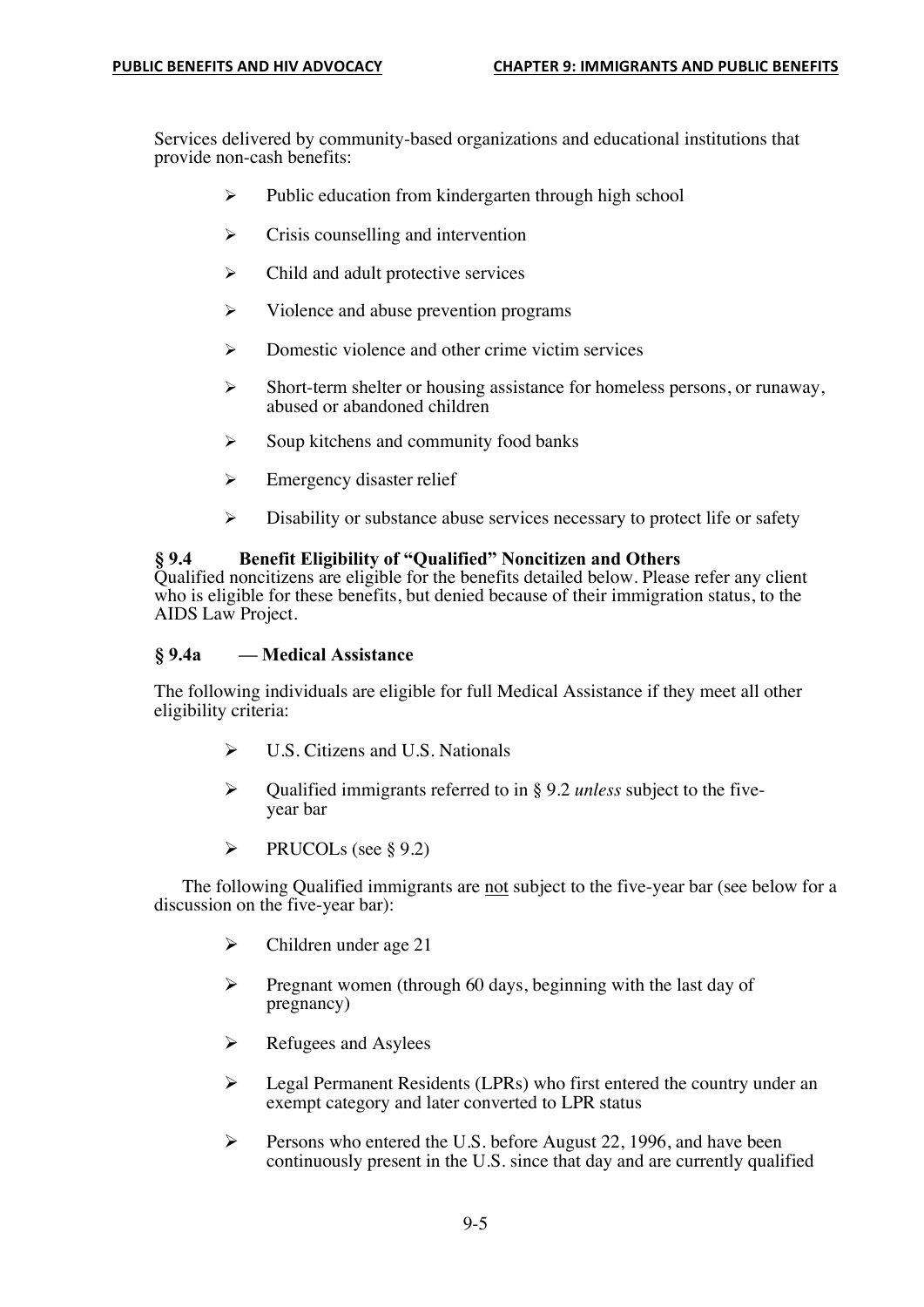- $\triangleright$  Persons who have lawful permanent residency for more than five years
- $\triangleright$  Cuban/Haitian entrants
- $\triangleright$  Amerasian immigrants
- $\triangleright$  Victims of trafficking, under the Trafficking Victims Protection Act of 2000
- $\triangleright$  Aliens whose deportation is being withheld
- $\triangleright$  Veterans that are Qualified Non-citizens
- $\triangleright$  Members of a Federally recognized Indian tribe
- Ø Native Americans born in Canada to whom Section 289 of the Immigration and Naturalization Act applies, who are at least 50 percent Native American
- $\triangleright$  Iraqi and Afghani immigrants granted special immigrant status
- $\triangleright$  Iraqi or Afghan passport with various immigrant visa stamp in the S category and a DHS notation on the passport or I-94 showing the date of entry
- $\triangleright$  DHS Form I-551 ("green card") showing Iraqi or Afghan nationality and stamped SI6, SQ6, SI7, SQ7, SI9, or SQ9.

The following Qualified immigrants are subject to the five-year bar:

- $\triangleright$  Lawful permanent residents ("green card" holders) for less than five years. Examples of such individuals include persons who received their green card in the last five years based on family, or employment-based visas, or the green-card lottery visa.
- $\triangleright$  Qualified non-citizens who receive relief under the Violence Against Women's Act (VAWA)
- $\triangleright$  Persons granted parole into the United States for at least 12 months

**Please note:** Some persons in the 'qualified non-citizens' status cannot receive MA until they after five (5) years from the date the person obtained the "qualified" status in the U.S. This is called the "five-year bar". The "five-year bar" only applies to qualified noncitizens who entered the U.S. on or after August 22, 1996, and to individuals who entered the U.S. prior to August 22, 1996, and did not remain continuously present in the U.S. and later obtained qualified non-citizen status.

The "five-year bar" prohibits certain recent immigrants from receiving federallyfunded Medical Assistance. Advocates should note that only a very small category of immigrants are affected by the five-year bar. An immigrant subject to the five-year bar who meets all the other criteria (such as residence, income resource, and categorical eligibility) can still receive state-funded Medical Assistance, See Chapter 5.

State-funded Medical Assistance includes GA-related Medical Assistance. Chart 9-2 below details federally funded Medical Assistance and state-funded Medical Assistance programs. Five years barred qualified immigrants who are ineligible for state-funded Medical Assistance may receive Emergency Medical Assistance if they otherwise qualify.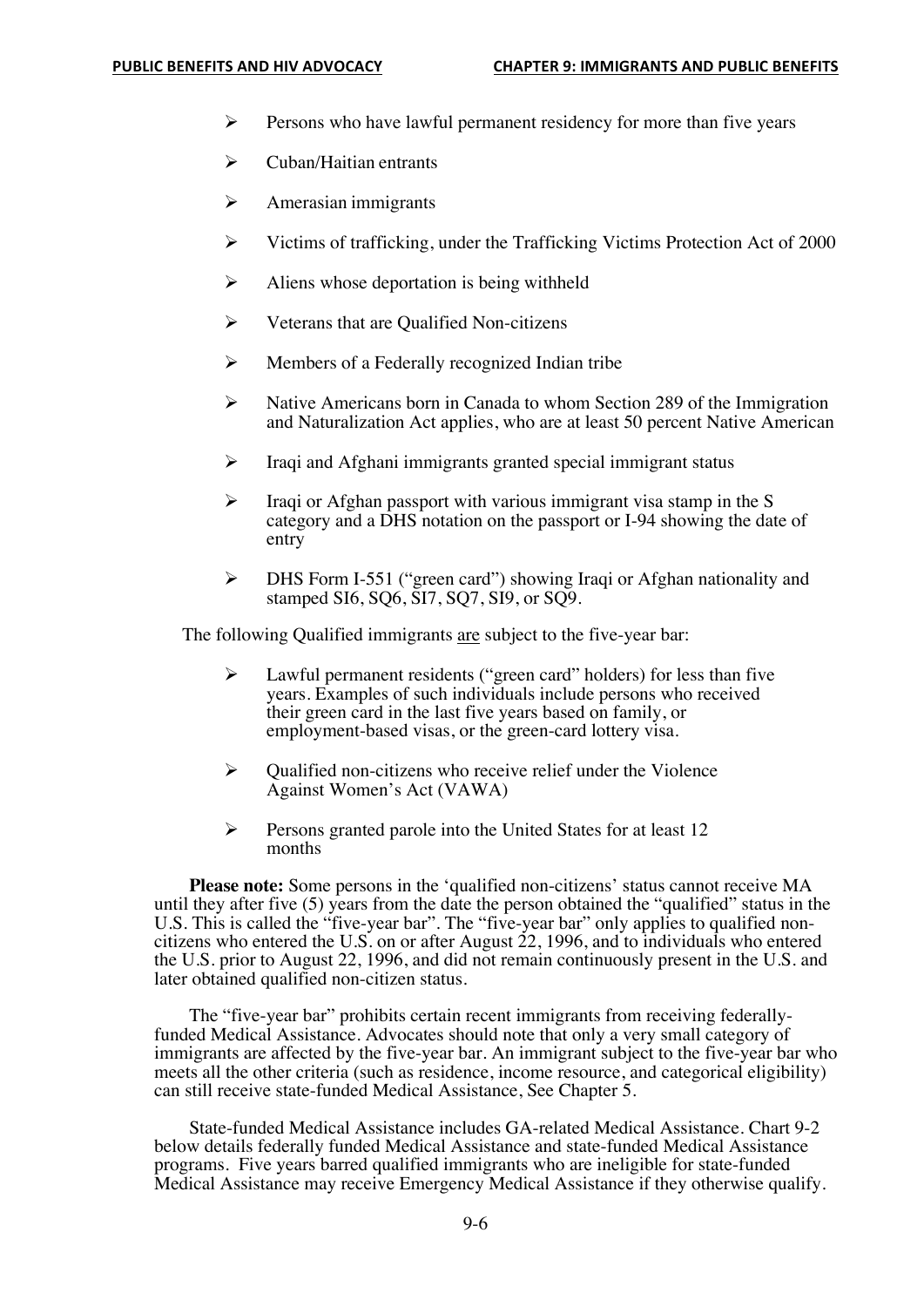| <b>Chart 9-1:</b> Medical Assistance Categories                                                                                                                                                                                                                                                                                                                                                                                                                                                                                                                                          |                                                                                                                                                                                                                                                                                                                                          |  |  |  |
|------------------------------------------------------------------------------------------------------------------------------------------------------------------------------------------------------------------------------------------------------------------------------------------------------------------------------------------------------------------------------------------------------------------------------------------------------------------------------------------------------------------------------------------------------------------------------------------|------------------------------------------------------------------------------------------------------------------------------------------------------------------------------------------------------------------------------------------------------------------------------------------------------------------------------------------|--|--|--|
| <b>State-Funded MA Categories</b>                                                                                                                                                                                                                                                                                                                                                                                                                                                                                                                                                        | <b>Federally Funded MA Categories</b>                                                                                                                                                                                                                                                                                                    |  |  |  |
| GA related MA<br>- persons with physical or mental<br>disabilities (permanent or temporary)<br>- persons in need of health-<br>sustaining medications<br>- persons in drug and alcohol<br>treatment<br>- victims of domestic violence<br>-caretaker of an ill or disabled<br>household member<br>- residing with a minor unrelated child<br>under $13$ or disabled child over $13$<br>- the custodial parent(s) exercising care<br>and control of a dependent child under age<br>21 if not eligible for<br>- GA related MNO<br>TANF (state) related MA if<br>receiving state-funded TANF | - Healthy Horizons (disabled or 65 or<br>older)<br>- SSI related MA<br>- MAWD<br>- Waiver programs<br>- Nursing Home Care<br>- Children and pregnant persons receiving<br>MA under MAGI related MA<br>- BCCPT<br>- MA for children (loophole kids –<br>"PH95" kids)<br>- Medicaid expansion for adults (people<br>under 138% of the FPIG |  |  |  |

**NOTE:**  Individuals subject to the five-year bar, and not eligible for any of the state-funded Medical Assistance programs may apply for coverage at the Marketplace or may be eligible for Emergency Medical Assistance (**Chapter 5**).

**Violence Against Women Act (VAWA):** Under the provisions of VAWA, victims of domestic violence, a spouse (male or female), child, or parent of a child of a U.S. citizen or permanent resident who has filed for and received "relief" from the USCIS may be eligible for public benefits, if they meet the other program requirements. Many of these victimized individuals have no understanding that they may be eligible for relief under the provisions of VAWA and should be referred to legal services. Relief under VAWA is frequently granted.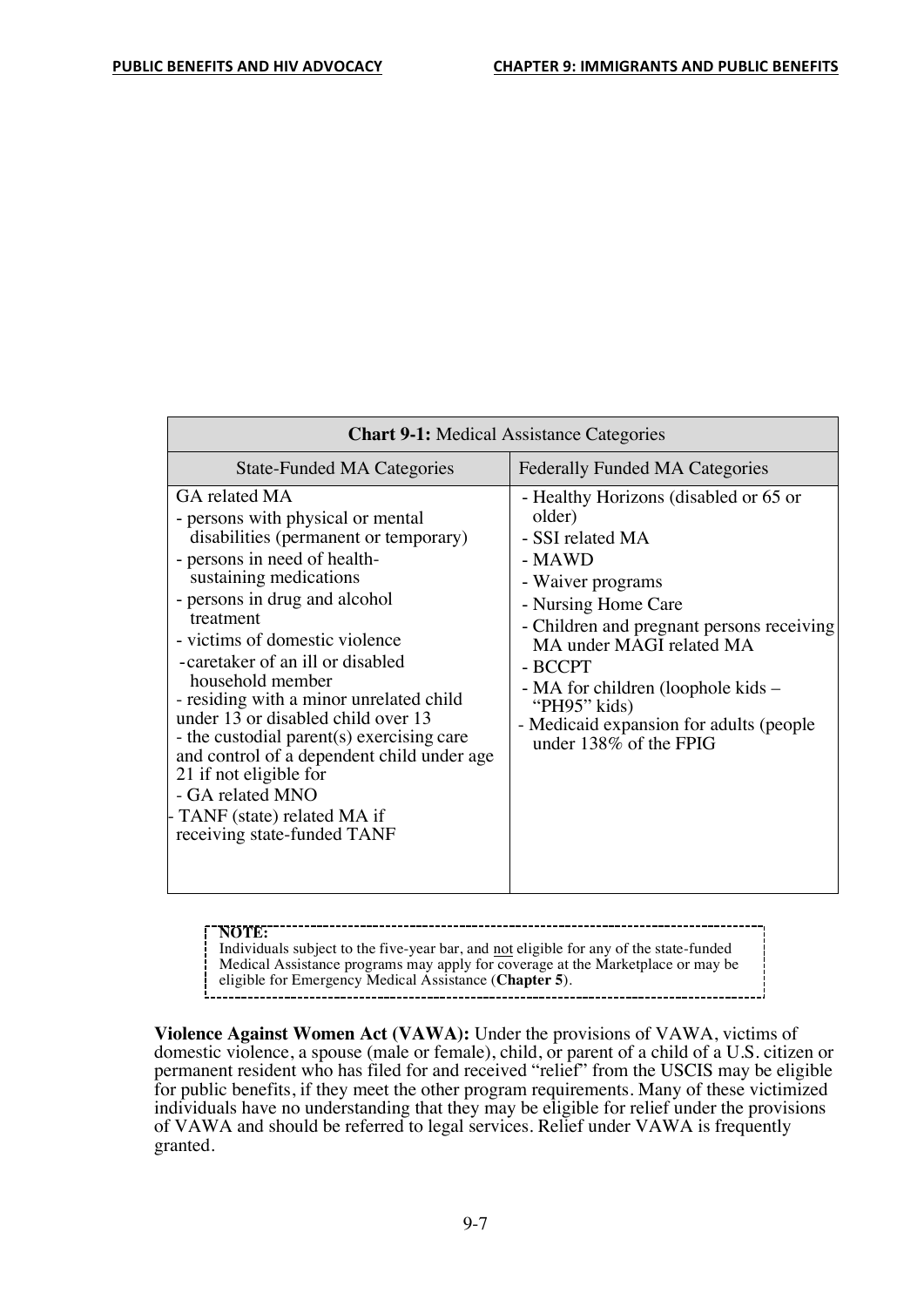## **§ 9.4b — Marketplace Coverage**

An individual with a lawfully documented immigration status may apply for Marketplace coverage under the Affordable Care Act without a waiting period. These lawfully present immigrants may also qualify for subsidies through the Marketplace.

- $\triangleright$  "Qualified non-citizen" immigration status without a waiting period
- $\triangleright$  Humanitarian statuses or circumstances (including Temporary Protected Status, Special Juvenile Status, asylum applicants, Convention Against Torture, victims of trafficking)
- $\triangleright$  Valid non-immigrant visas
- $\triangleright$  Legal status conferred by other laws (temporary resident status, LIFE Act, Family Unity individuals) See a full list of immigration statuses eligible for Marketplace coverage by visiting www.healthcare.gov/immigrants/lawfully- present-immigrants/

-------------------------**NOTE**: Persons classified under Deferred Action for Childhood Arrivals (DACA) do not have an eligible immigration status to applying for health insurance and cannot therefore apply for health insurance at the health exchanges.

Case managers should assess clients' eligibility for MA before applying for Marketplace coverage.

#### **§ 9.4c — Cash Assistance**

Federal law bars states from using federal TANF dollars to assist most legal immigrants until they have been in the United States for at least five years. This restriction applies not only to cash assistance, but also to TANF-funded work supports and services such as childcare, transportation, and job training.

U.S. citizen children are eligible for TANF benefits and services even if they have noncitizen immigrant parents who do not, or do not yet, qualify.

TANF funds can be used for undocumented immigrants.

------------------------------------**IMPORTANT:**  Many recent immigrants, especially individuals who have been brought to the U.S. by relatives, are subject to the **sponsor deeming** rules. These rules are complicated and apply even after the immigrant is no longer receiving financial support from the sponsor. There are, however, significant exceptions to these rules. If DHS is counting a sponsor's income against your client, seek legal advice from the AIDS Law Project or your local legal aid office.

There are no sponsor deeming for children, humanitarian immigrants (refugees, asylees, Cuban/Haitian entrants), and immigrants who received relief under VAWA.

**Refugee Assistance Program**: Some non-citizens granted "Refugee" status may qualify for cash assistance through the Refugee Assistance Program. Refugee Assistance is available for 8 months beginning with the individual's date of entry into the U.S. as a refugee. This cash assistance program, generally for persons recently granted refugee status, is a federally funded benefit, administered through the DHS via the local county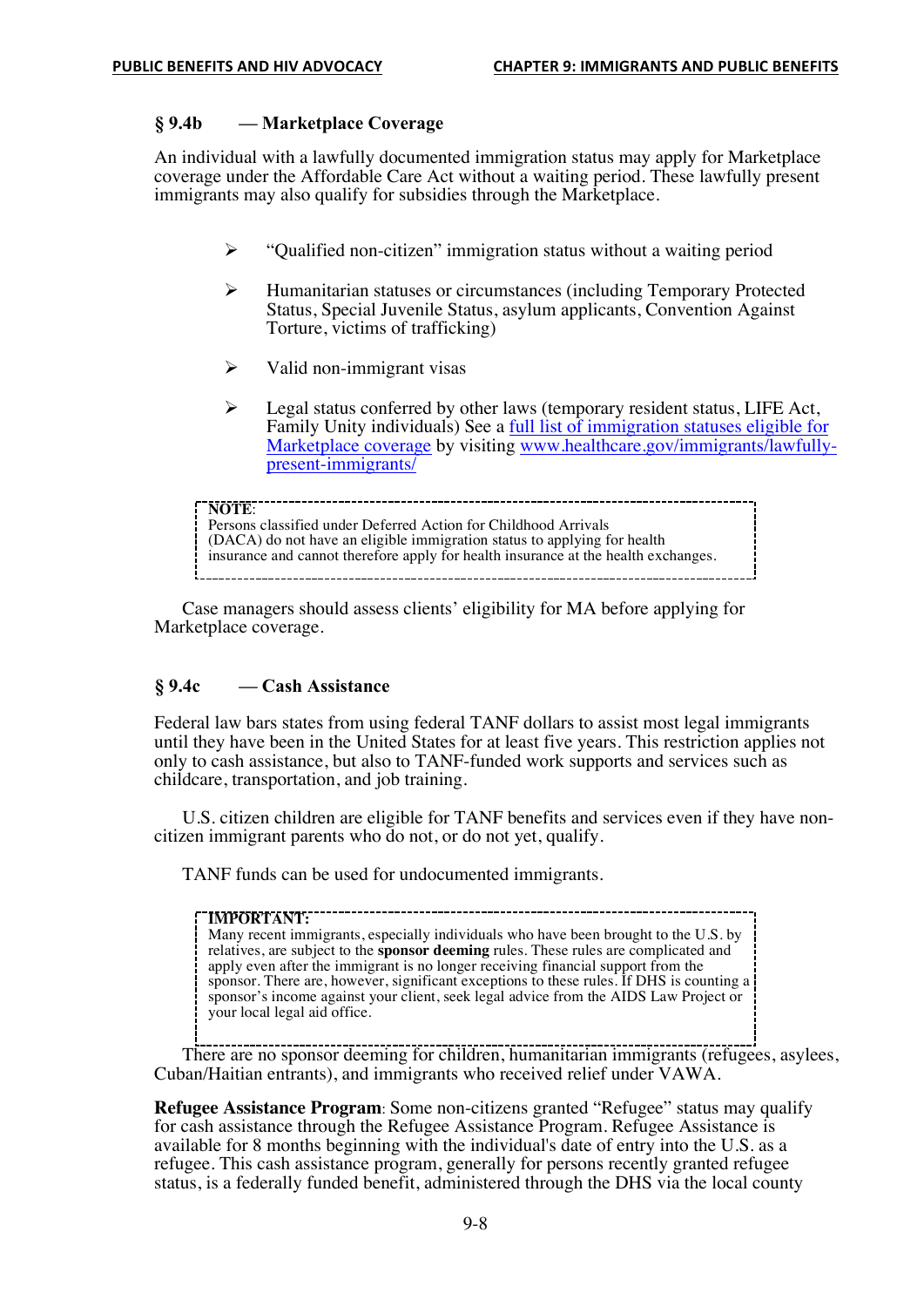assistance office (CAO) and modelled after the TANF program. The refugee cash assistance program is meant for qualifying refugees who do not meet TANF criteria. The payment amounts are similar to that of the TANF program. It also requires employment and training activities similar to the TANF program.

# **§ 9.4d — SNAP (Supplemental Nutrition Assistance Program)**

The following Qualified immigrants are potentially eligible for SNAP benefits:

- $\triangleright$  Refugees
- $\triangleright$  Asylees
- $\triangleright$  Persons whose deportation is withheld
- $\triangleright$  Cuban/Haitian entrants
- $\triangleright$  Amerasian immigrants
- $\triangleright$  Persons who receive benefits based upon blindness or disability (including recent Lawful Permanent Resident receiving cash assistance or Medical Assistance based on an Employability Assessment Form certifying disability for 12 months or more)
- $\triangleright$  Minors (there is no sponsor deeming rule for persons under 18)
- $\triangleright$  Persons who have lived in the United States as a qualified immigrant for five years or more in that status
- $\triangleright$  Lawful Permanent Residents with forty work quarters (10 years of work including the work of spouses and parents of minor children)
- $\triangleright$  Persons who lawfully residing in the United States prior to August 22, 1996, and are 65 or older
- $\triangleright$  Veterans with an honorable discharge; active duty; spouse or unmarried dependent of a member of armed forces

Immigrants not eligible for SNAP include:

- $\triangleright$  Recent Lawful Permanent Residents who have been in the U.S. for less than five years before applying for SNAP benefits,
- $\triangleright$  Individuals who are not receiving any disability benefits or otherwise qualify for SNAP based upon their work history (40 quarter requirement).
- Ø Diversity lottery winners; family/employment-based recent Lawful Permanent Residents; or immigrants who received immigration relief under VAWA.

# **§ 9.4e — SSI**

The following Qualified immigrants are potentially eligible for SSI, regardless of their date of entry to the United States:

 $\triangleright$  U.S. Citizens or Nationals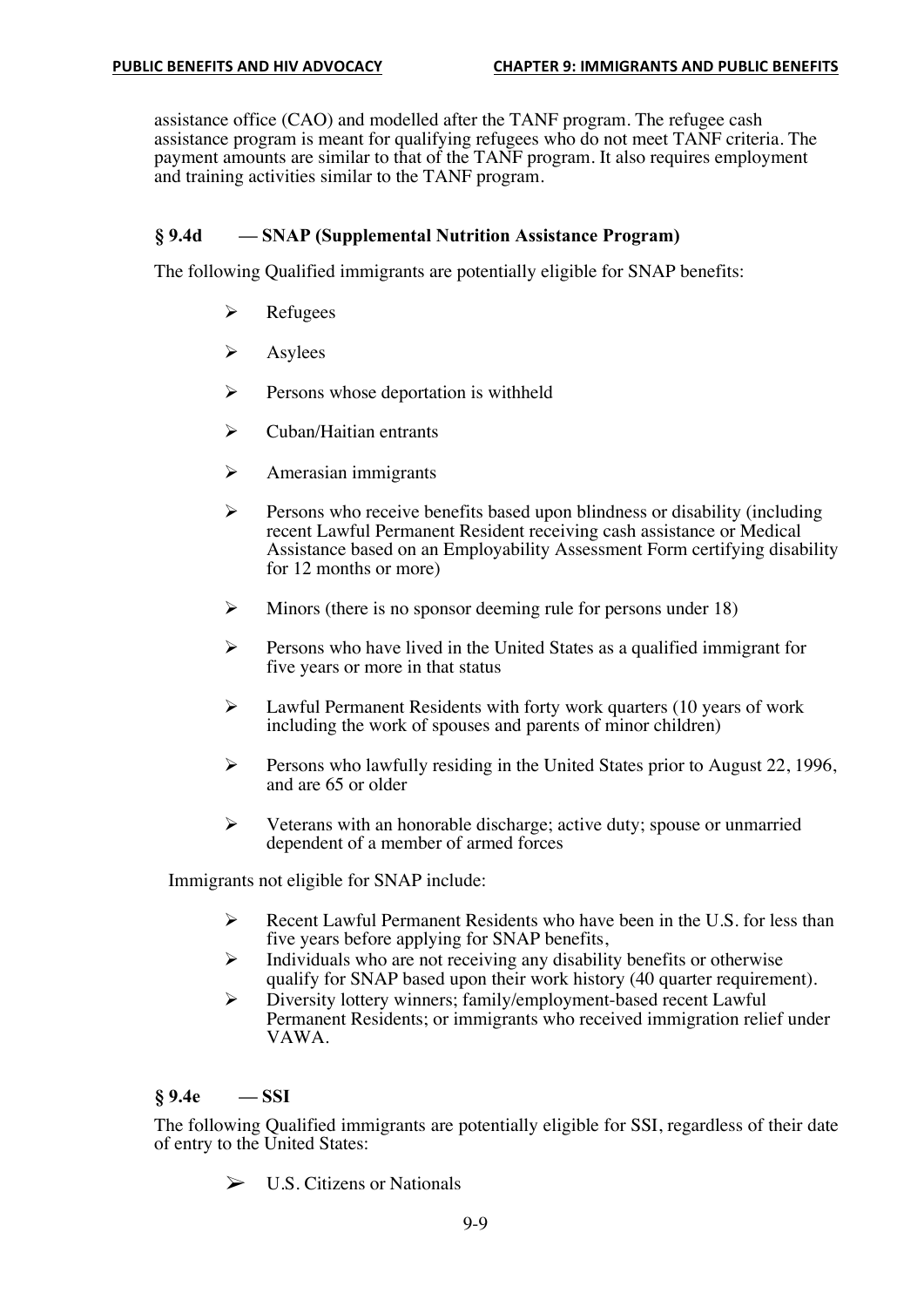- $\triangleright$  Refugees
- **Asylees**
- $\triangleright$  Qualified non-citizens lawfully residing in the United States prior to August 22, 1996, and currently disabled. (Immigrants legally residing in the U.S. on August 22, 1996, but not receiving SSI on that date, cannot receive SSI because they have become elderly. SSI will be granted only if they are currently disabled)
- $\triangleright$  A lawful permanent resident who has worked (or has immediate family members who have worked) in the U.S. for a total of 40 quarters (10 years) or more. (See below for information about counting quarters)
- $\triangleright$  Lawful Permanent Residents whose lawful permanent residency status is based upon refugee or asylee status
- $\triangleright$  Persons whose deportation has been withheld or cancelled or removed
- $\triangleright$  Cuban/Haitian entrants
- $\triangleright$  Amerasian immigrants
- $\triangleright$  Victims of trafficking
- $\triangleright$  Veterans or people who have served in the U.S. military (or have an immediate family member who is a veteran or who has served in the U.S. military)
- $\triangleright$  Certain immigrants who were receiving SSI on August 22, 1996 (grandfathered SSI recipients)

**Countable Work:** Any work in the U.S. counts towards the quarters. In addition, if the client, the client's spouse, the client's parents (while the client was a minor) worked at the same time, the client can get credit for the quarter for each person who worked. So, if the client and a spouse were both employed during the first quarter of 2003, they can each get credit for two-quarters of work. The work counts even if the spouse or parents are not U.S. citizens.

Quarters worked after January 1, 1997, however, may be counted only if the applicant was not getting means-tested public benefits at the same time. An applicant earning wages low enough to receive SNAP benefits during the first quarter of 1997 cannot get any credit for that quarter.

The following qualified immigrants can receive SSI for seven years from the date they acquired their "qualified" status:

- $\triangleright$  Refugees
- $\triangleright$  Asylees
- Ø Persons whose deportation has been withheld or cancelled or removed
- $\triangleright$  Cuban/Haitian entrants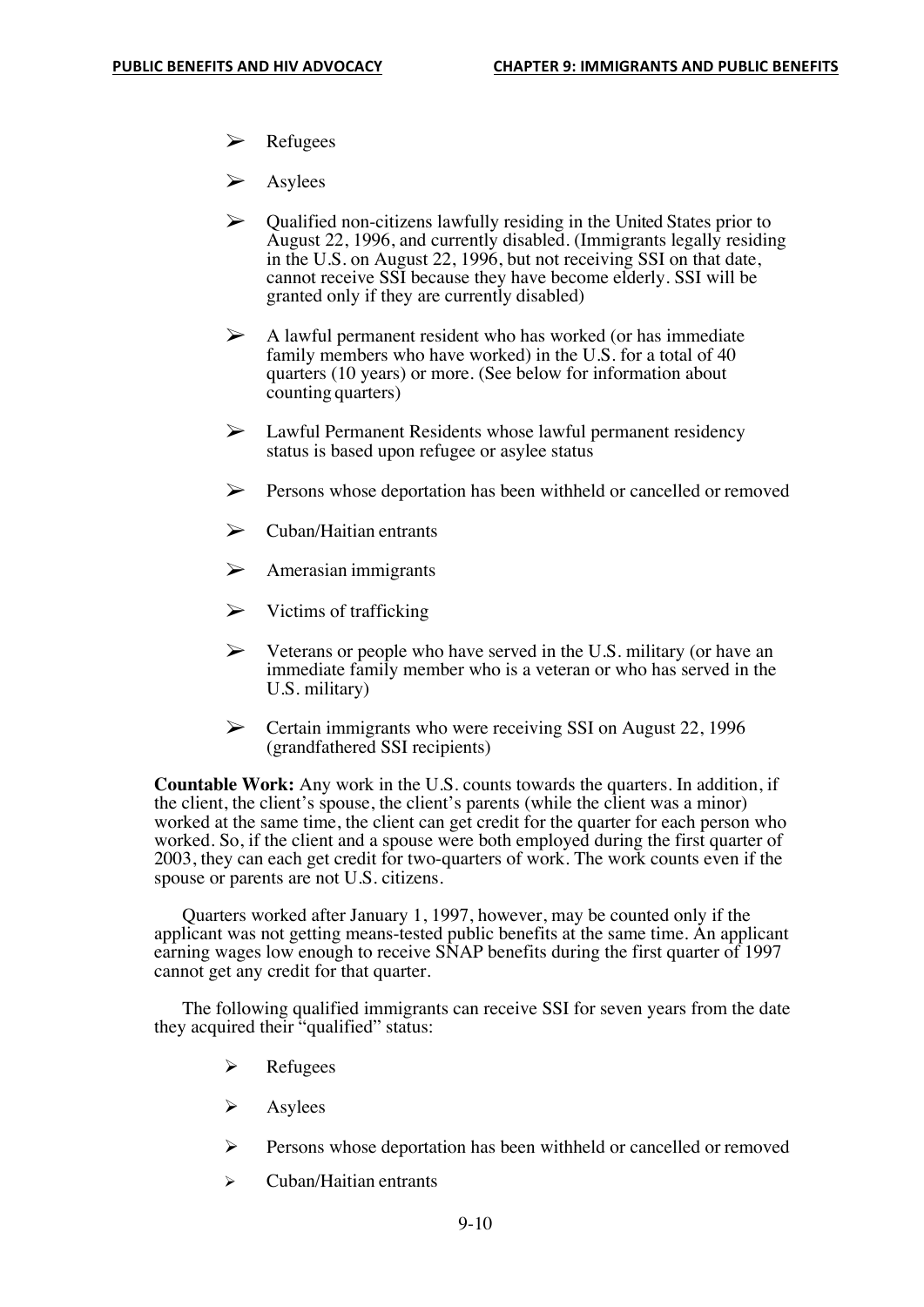$\triangleright$  Amerasian immigrants

Immigrants at risk of losing SSI eligibility after the seven-year limit, who become U.S. citizens and are otherwise eligible can continue to receive SSI. Clients should contact SSA as soon as they become U.S. citizens and provide them with proof of citizenship for continuing eligibility.

The following are examples of immigrants **not eligible** for SSI benefits:

- $\triangleright$  Individuals who became Lawful Permanent Residents after 8/22/1996, unless the individual, spouse or parent has a work history of 40 quarters
- $\triangleright$  Individuals who received immigration relief under VAWA

## **§ 9.4f — SSDI and Medicare**

**"Lawful Presence":** Lawful presence is required to receive SSDI benefits. Work performed before an individual becomes lawfully present in the United States counts in determining if an individual has a sufficient number of quarters to receive SSDI. The term Lawful Presence includes a broad range of categories both immigrant and non-immigrants with work visas. Most people living legally in the United States can demonstrate lawful presence.

The following groups of persons are eligible for SSDI and Medicare if they meet all other eligibility criteria:

- $\triangleright$  U.S. Citizens or Nationals
- $\triangleright$  Immigrants who are lawfully present in the U.S. (also includes the Qualified non-citizens referred to in § 9.3)

## **§ 9.5 Citizen Children of Undocumented Immigrants**

Undocumented immigrant parents may apply for benefits for their citizen children. When applying for benefits, immigrant parents should make it clear that the application is for their children and not themselves. The parent is not required to have a Social Security number if the application is only for a citizen child. Parents need to be cautioned not to give a false number.

However, the child's Social Security Number needs to be provided. The parents' immigration status is irrelevant to the citizen child's eligibility. DHS or SSA should not require information on a parent's immigration status for the child to receive benefits. If asked for immigration status, parents should only state, "I do not have an immigration status that qualifies me to obtain benefits."

## **§ 9.6 Public Charge: Receipt of Public Benefits Affecting Immigration Status**

In limited cases, receipt of public benefits may affect an immigrant's future opportunities to obtain permanent resident status, remain in the U.S., or re-enter the U.S. Generally, receipt of public benefits by a permanent resident (already has a "Green Card"), will not affect future immigration status or the ability to become a citizen. However, if clients leave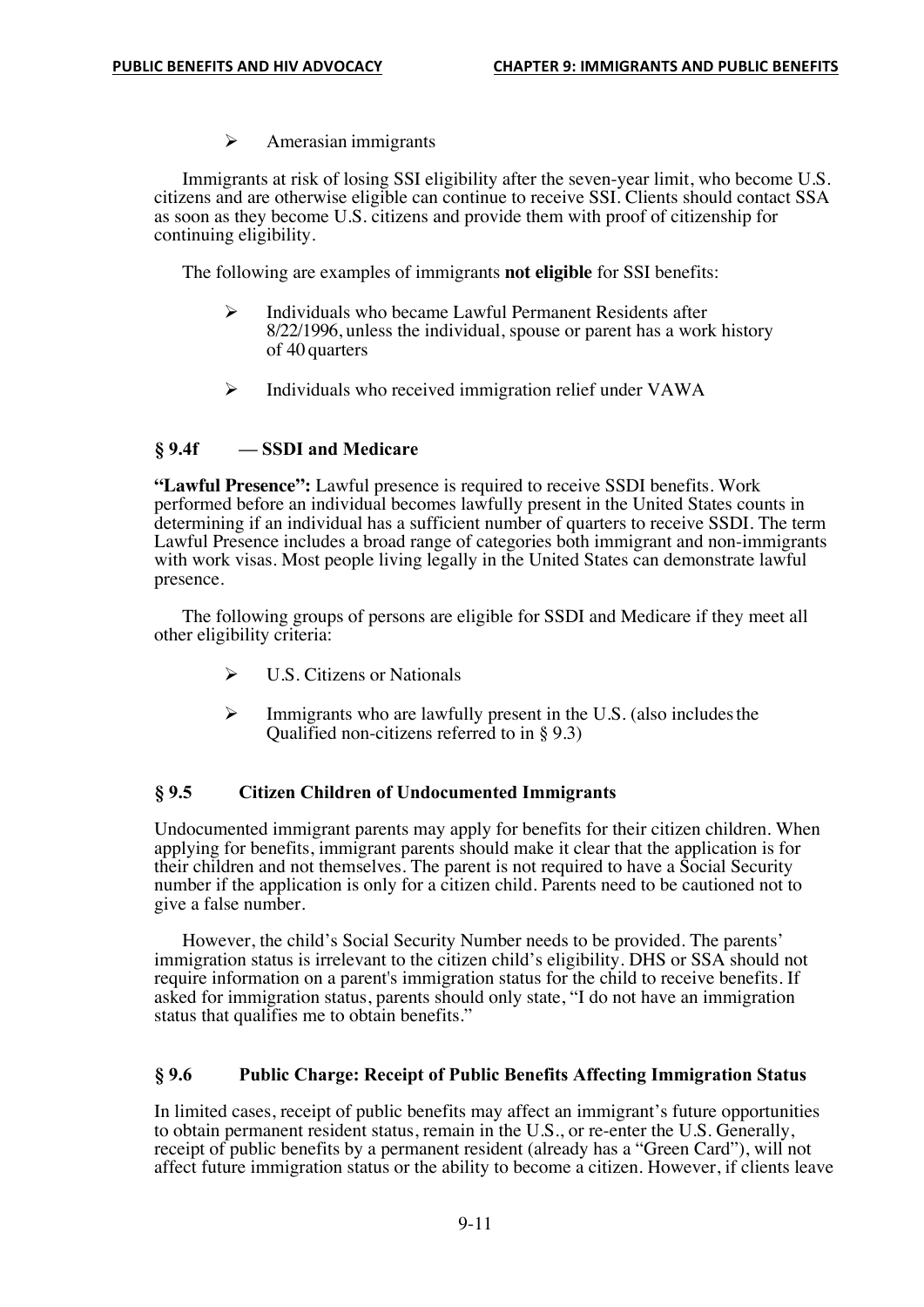the U.S. for 6 months or more, a public charge could apply when they return to the U.S. Clients leaving the U.S. or for 6 months or more should be advised to talk with an immigration attorney before they leave.

Prior to February 24, 2020, only individuals receiving cash assistance (TANF), SSI, or nursing home care (including Medical Assistance in any Waiver program) were at risk that USCIS or State Department Consular Officers abroad could find that the client is or may become a "public charge."

Effective February 24, 2020, USCIS expanded the categories of benefits that, if received by prospective immigrants, could create a risk of being considered a public charge when applying for permanent residency in the U.S, remaining in the U.S. or re-entering the U.S. after being away after 6 months. These expanded categories include SNAP, Medical Assistance, and federal housing subsidies. **As of the publication of this manual, the public charge rules that took effect on February 24, 2020, are the subject of ongoing litigation and may be invalidated.** 

Under the rules that took effect on February 24, 2020, a "public charge" is someone more likely than not to use public benefits. Several factors, including age, health, financial status, assets, resources, family status, education, and skills, are evaluated and may be weighed against a low-income client without assets (for example, poor health results in a need for costly treatment and limits future earnings).

Receiving public benefits will not affect the following categories of persons. In other words, the USCIS will not consider any public benefits received by these categories in determining whether an individual will become a public charge. These categories are:

- $\triangleright$  Persons receiving relief under the Violence Against Women Act (VAWA) provisions.
- $\triangleright$  T visa holders (trafficked persons)
- $\triangleright$  U visa holders (victims of crime)
- $\triangleright$  Refugees
- $\triangleright$  Asylees
- $\triangleright$  Special Immigrant Juvenile Status

Additionally, receipt of the following benefits will not cause the individual to be considered a public charge:

- $\triangleright$  Medical Assistance for children under 21, pregnant women, persons with emergency medical conditions, and state MA for very low-income persons (GA-related MA)
- $\triangleright$  Children's Health Insurance Program (CHIP)
- $\triangleright$  Women Infant and Children (WIC) nutritional assistance
- $\triangleright$  Unemployment Compensation
- $\triangleright$  Worker's Compensation
- Ø Subsidies at the Market Place under the Affordable Care Act